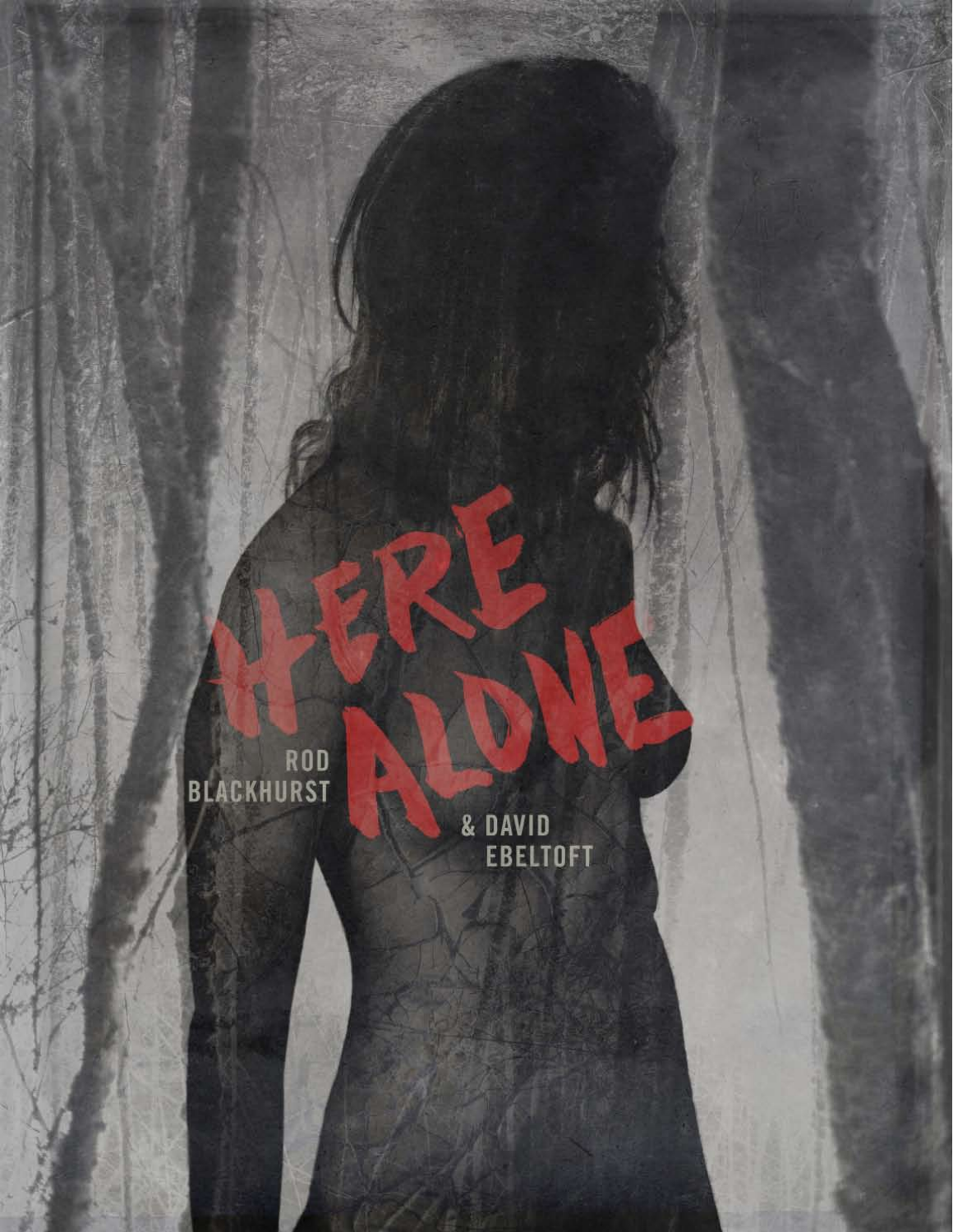## TABLE OF CONTENTS

| <b>Statement of Risk</b>      | 3     |
|-------------------------------|-------|
| Introduction                  | 4     |
| <b>Investment Information</b> | $5-6$ |
| <b>THE FILM:</b>              |       |
| Director's Statement          | 7     |
| Visual References             | 8     |
| Synopsis                      | 9     |
| Schedule & Budget             | 10    |
| <b>Budget Top Sheet</b>       | 11    |
| Distribution & Marketing      | 12    |
| <b>THE CREATIVE TEAM:</b>     |       |
| <b>Bios</b>                   | 13    |
| Past Films                    | 14    |
| <b>Film Festival Success</b>  | 15    |
| Film Viewership & Stats       | 16    |
| <b>THE INDUSTRY:</b>          |       |
| Overview                      | 17    |
| <b>Our Target Markets</b>     | 18    |
| <b>Comparison Films</b>       | 19    |

For any questions regarding the following or to request any further information, please contact:

**DAVID EBELTOFT ROD BLACKHURST** Director & Producer

Writer & Producer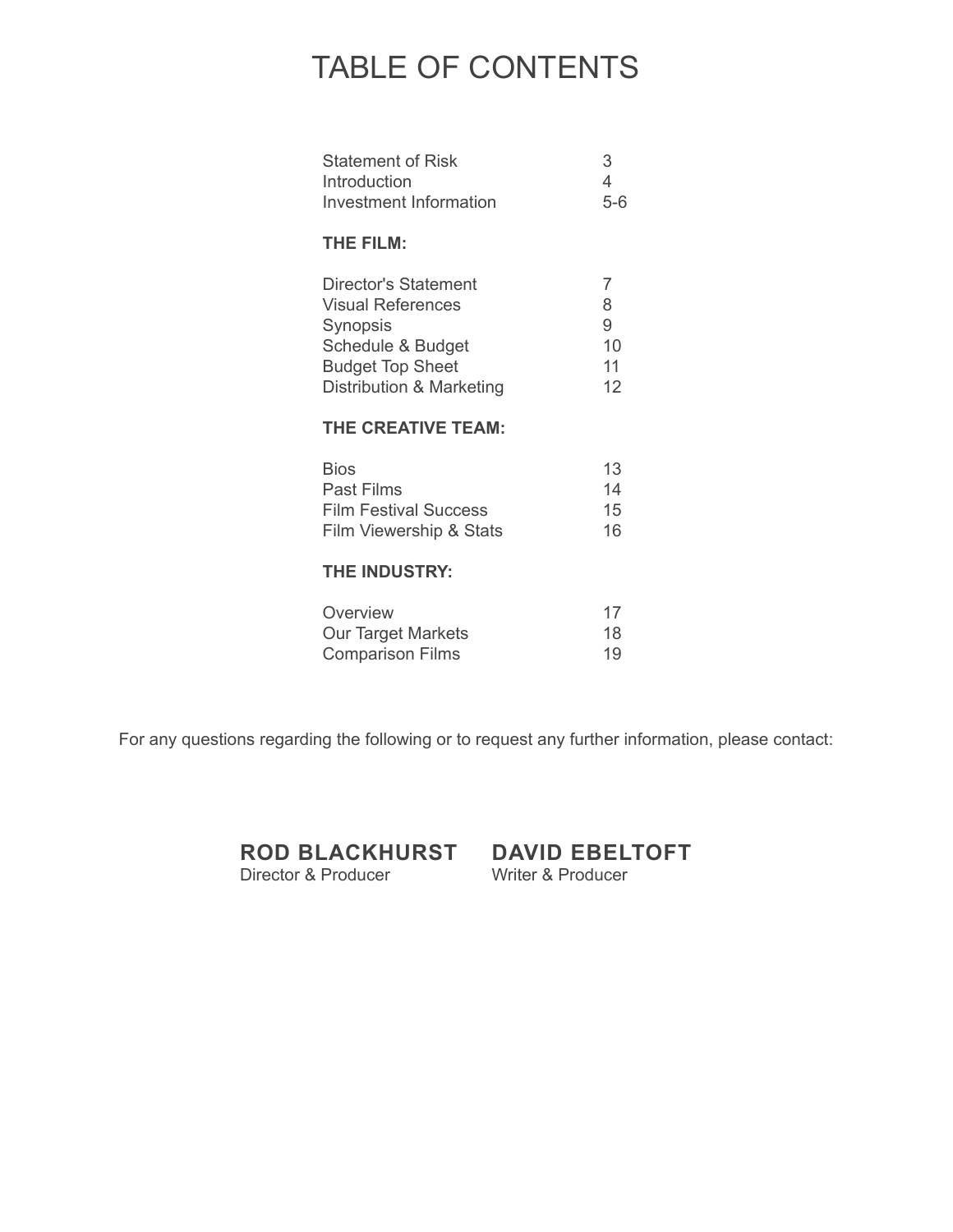## STATEMENT OF RISK

The following pages are a business pitch, containing written and visual information, that outlines the formation and operation of a limited liability company to engage in the business of the production and exploitation of a motion picture.

The contents of the pitch are confidential and are disclosed pursuant to a confidential relationship and may not be reproduced or otherwise used without the express written consent of the managing members.

The membership interests described in this pitch will not be registered under the Securities and Exchange Act of 1993 or any local securities law and are described for investment only and not with a view to resale or distribution.

**The purchase of membership interests described herein entails a high degree of risk and is suitable for purchase only by those who can afford a total loss of their investment. Further, factors as contained in this pitch (which does not include all possible factors) should be carefully evaluated by each prospective purchaser of a limited membership interest.**

The contents of this pitch are not to be construed by any prospective purchaser of a limited membership interest as business, legal, or tax advice, and each such prospective purchaser will be required to demonstrate that he or she has the ability to evaluate the purchase of the limited membership interest described herein or has retained the services of a representative who has such knowledge and expertise as may be necessary to evaluate said purchase.

This pitch is neither an offer to sell nor a prospectus, but is informational in nature. A full investment prospectus will be provided upon request and at the sole discretion of the managing members.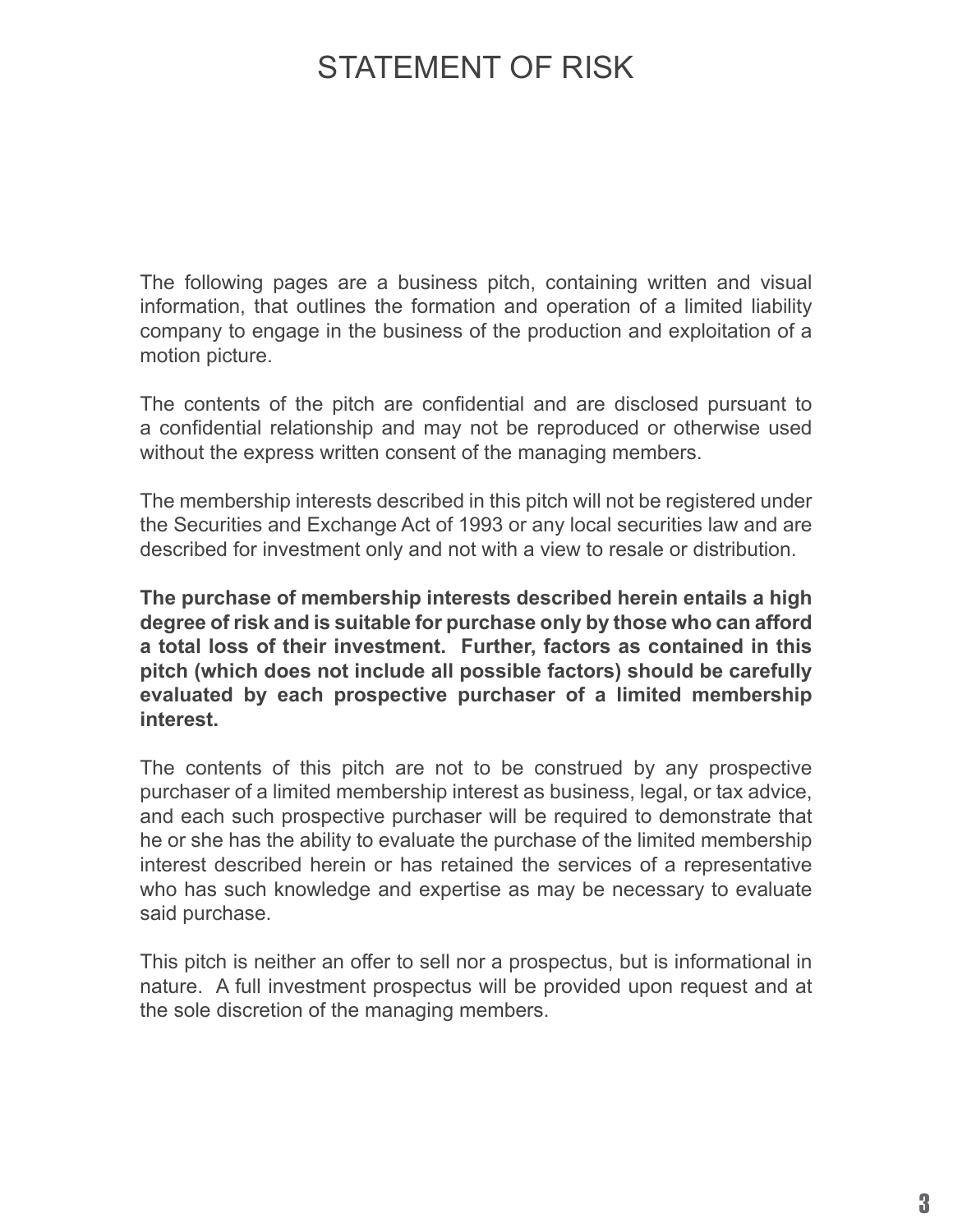## INTRODUCTION

The independent film industry ranges from do-it-yourself filmmakers creating content on shoestring budgets to subsidiaries of gargantuan Hollywood studios making 'independent' films with millions. The films created from both of these routes, and the many routes in between, have seen success at festivals, in theaters, and on screens in front of audiences worldwide.

We believe that the heart of this international success is not dependent upon how much the film was made for, but the story it tells and the passionate people telling it. When a production puts a strong narrative first and backs it with a group of creative, talented, and enthusiastic individuals, the film, whether a DIY film or a \$8 million picture from Sony Classics, will be a creative success, one that will be in an amazing position to succeed both artistically and financially. In the past 10 years the average successful horror film has earned six-times its production budget domestically and double that internationally. We are experienced in independent film and believe we can leverage our talents to the financial advantage of a small crowd of investors.

It is with this belief that we're presenting our current feature length project, a dramatic, post-apocalyptic thriller, titled HERE ALONE, for your financial consideration.

#### *Struggling to survive alone in the woods after a mysterious pandemic decimates society, a young woman has her fragile existence both threatened and supported by a man and his stepdaughter.*

This unique, character-driven narrative follows in the footsteps of such films as the gritty BLUE RUIN ('14), the bleak take on survival found in THE ROAD ('09), and the nerve-wracking thrills found in THE WALKING DEAD (TV). The film expertly weaves horror elements with the thrilling dramatics of human survival and conflict in a world riddled with an unknown infection. The story focuses on a strong female lead who allows the audience to become attached to her every step and thought of survival, while at the same time being introduced to the nightmarish realities of a postapocalyptic world. Unlike many genre films that deal with infection, we've shifted the focus to the development of both the main and supporting characters, letting their struggles carry the audience in and out of the horrific conflicts the mysterious pandemic creates.

HERE ALONE, our first narrative feature, with Blackhurst as director/producer and Ebeltoft as writer/producer, is budgeted at \$176,000, and we expect it to receive an 'R' rating. The film will be shot entirely on location in and around the scenic area of Corning, NY, and we're seeking to finance the film either entirely through equity investment or a combination of equity and other sources. Upon completion of the film, we will follow a meticulous film festival submission plan to aid in securing distribution. The plan targets top film festivals for dramatic work such as the Toronto International Film Festival as well as genre-specific festivals such as Montreal's Fantasia Film Festival. The plan as outlined in the pitch anticipates that, after distribution, equity investors will recoup their investment and thereafter will become profit participants, sharing in all profits to be generated by the film.

By harnessing the passion we both share for the film medium, letting the power of the narrative complement every aspect of the film, keeping the budget low, assembling a top-notch creative team, and casting talented actors, we aim to create an artistic and substantial dramatic work that will help maximize marketability. With your financial assistance, we'll be able to craft, film, and share an amazing tale of survival, fear, and redemption, all set against a chillinglysubtle post-apocalyptic landscape. The following pages will introduce you to our storytelling team and how we plan on converting this tale from script to screen and onto the screens of our target audience. We're excited to bring this narrative to life and we look forward to having you share in and elevate that excitement.

> DAVID EBELTOFT Writer & Producer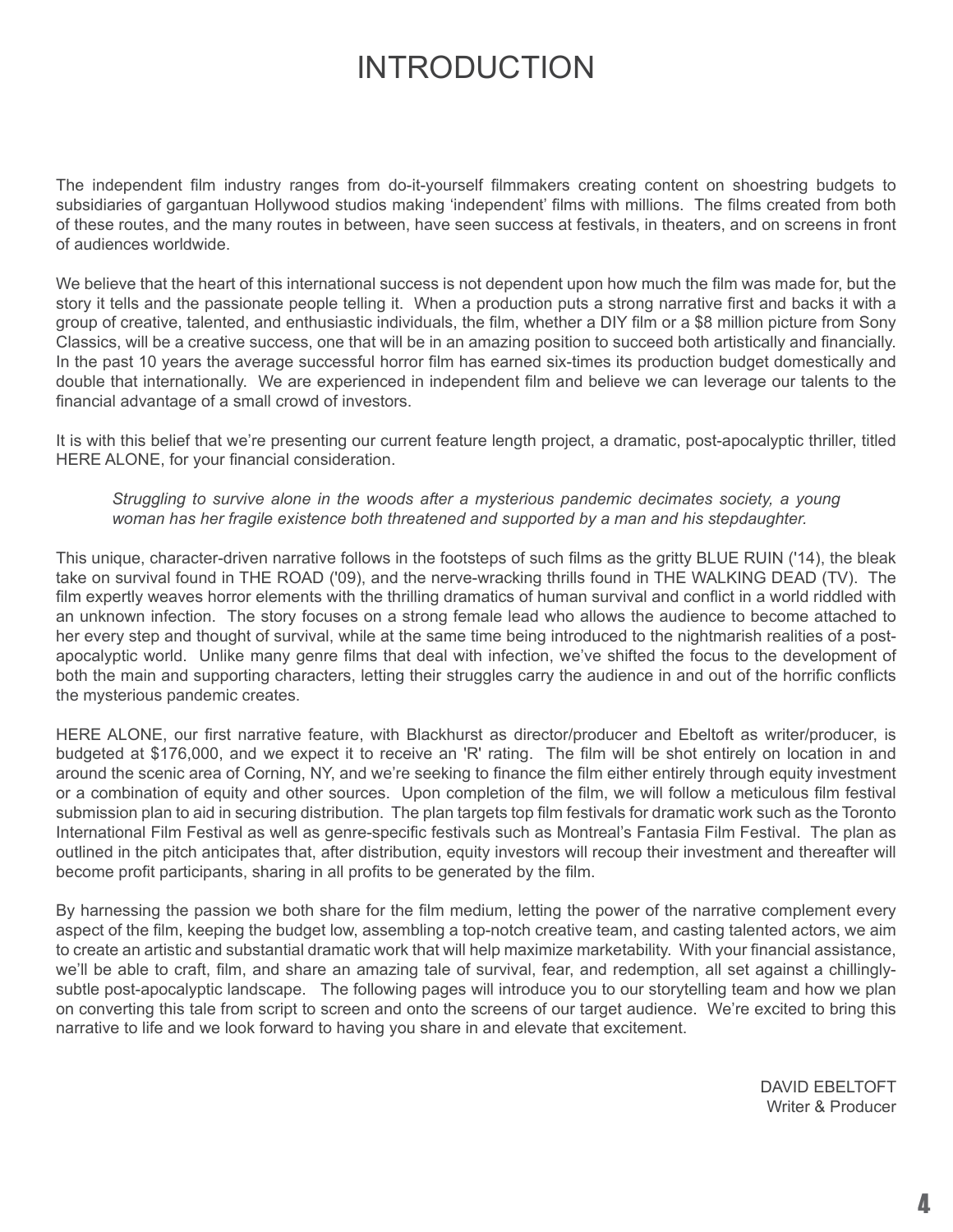## INVESTMENT INFORMATION

The budget of HERE ALONE (\$176,000) is being raised either entirely through equity investment or a combination of equity and other funding sources (such as crowd funding for which no equity interest will be offered or sold). In order to manage both the financing and production of HERE ALONE, a New York State Dual Class LLC dedicated to the project, named Stale Cracker Films LLC, will be created. The LLC will consist of the producers (Class A - Managing Members) and the equity investors (Class B - Non-managing Members). **Stale Cracker Films LLC will be offering to sell:**

### **Class B Membership Units**  $\omega$  **S** each

With a minimum purchase of one (1) unit (\$<sub>1</sub>500). Should HERE ALONE be sold for distribution, prior to any **net revenue being shared with the Class A Managing Members (producers) equity investors will receive all net revenue up to their:**

## Initial Investment  $\div$  20%

#### **And thereafter a share of additional net revenue as described below.**

The LLC intends to use all of the equity investment to develop, produce, and own the feature length motion picture entitled HERE ALONE. After HERE ALONE is completed, the producers will seek both a domestic and foreign distributor. The distributors will sell the film worldwide through theatrical, pay cable, home video/DVD, basic cable, video on demand, broadcast television, and miscellaneous smaller markets. Often, sales contracts allow a film's rights to revert back to the producers after a period of time (such as seven years) at which point the film can resell to other buyers in these markets.

All of the revenues (less production cost overruns, sales costs, and operating and delivery expenses that are not expected to be significant -- herein 'net revenues') from the sales of the film will be distributed to the investors on a quarterly basis, measured from the end of the month in which first revenues are received, as follows:

#### **PHASE ONE:**

The net revenue will be distributed to Class B Members, pari passu to their original investment. Should the Class B Members receive their original investment from net revenue, the next net revenue received will be distributed to Class B Members until each such member receives an additional  $20\%$  ( $\{$  ) per membership unit owned. Upon full payout of the 20% added distribution, the net profit distribution will convert to the second phase. Most of the revenues from a film tend to be received in the first year or two after selling the film.

#### **PHASE TWO:**

All Class B Members will receive "points" in the film. There will be 160 total points. 80 of which will be divided among Class B Members on a pari passu basis assuming all units are sold.

For example, an investor of  $\frac{2}{3}$  (becoming a Class B Member with two units) would receive 10 points in the film assuming all units are sold. From the "Phase One" revenues this hypothetical Class B Member would have received a return of their original investment  $+20\%$  (\$). Then, they would own 6.25% of all net profits thereafter. As these points have no cutoff time, investors will continue to receive income over the entire profit-earning life of the film.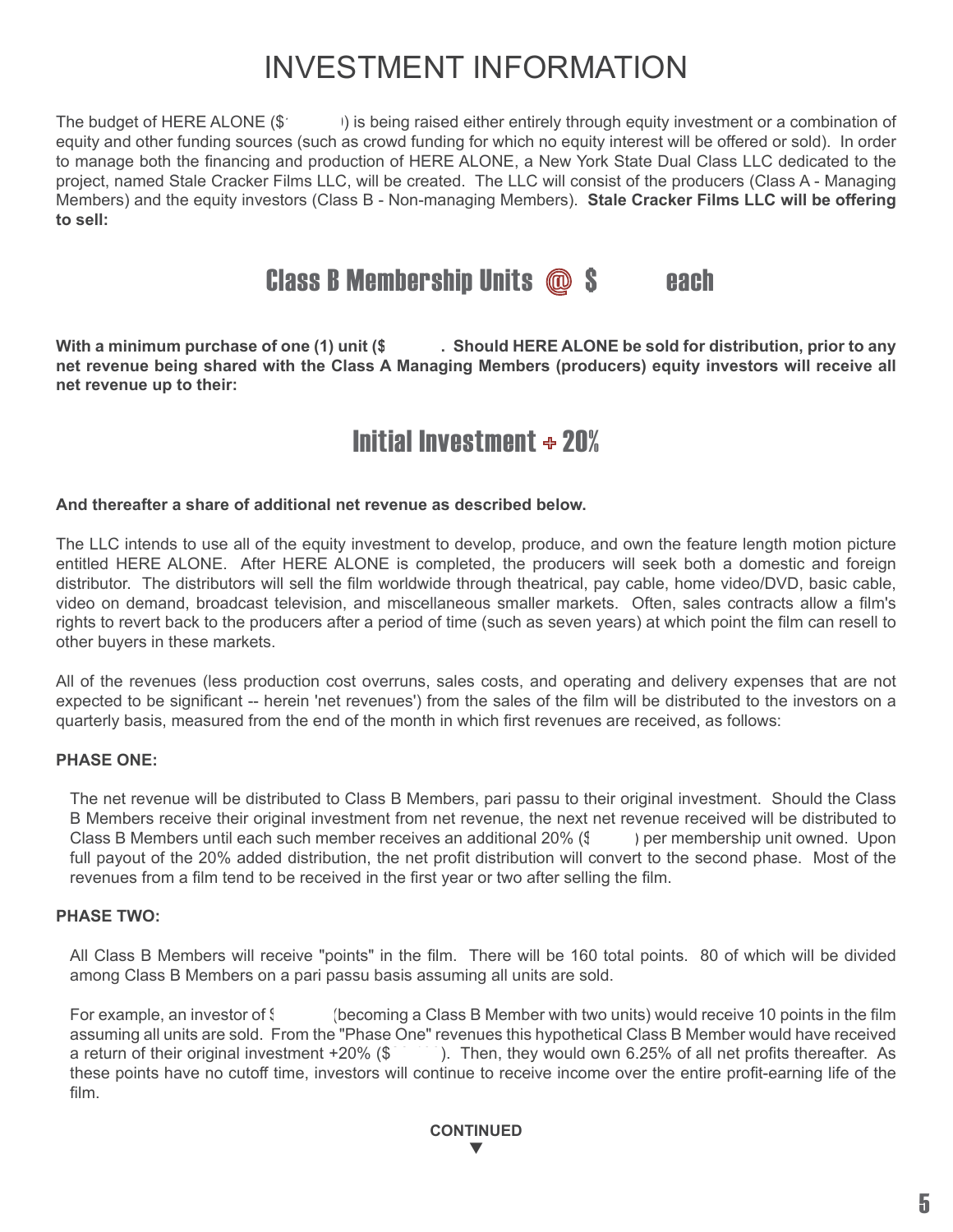## INVESTMENT INFORMATION (CONT.)

#### **PHASE TWO CONTINUED:**

The other 80 points (and more if not all equity membership units are sold) will be allocated to the LLC's Managing Members (producers). The percentage of profits within these 80 points will cover any "deferments" or "back end" point compensation commonly given to actors, key crew, post production facilities, or others, to entice top caliber people to work below their normal rate. Both deferments and allocating points enable the producers to keep the front end costs low while maintaining high production value. Keeping deferments and point allocation within the producers points, does not dilute the value of Class B Members' points. If not all Class B Membership units are sold, each Class B Member will receive 5 points per membership unit owned, with all points associated with unsold membership units being allocated to Class A members.

#### **UNSOLD UNITS:**

Every reasonable effort to raise all equity funds and to adhere to the timetable for HERE ALONE will be made. In the event all Class B Membership units are not sold in time to begin preproduction as planned, Class B Membership unit investment funds will be escrowed until there is a sufficient amount, in the sole opinion of the Managing Members to complete all production phases except post production period phases of HERE ALONE, at which time all Class B Membership unit investment funds will be released for production and will not be returned. Efforts to raise additional funds from equity investors or utilizing other methods of fund raising which will not result in sale of equity interests will continue to complete the post production phase. While raising post production funds is generally easier than raising production funds, no promise or warranty that sufficient funds to complete post production is made. However, if pre-production of HERE ALONE has not commenced by 08/01/2016, Class B Membership unit investment funds will be returned without interest.

#### **INVESTMENT PERKS:**

Each Class B member who purchases one (1) unit in HERE ALONE shall receive an EXECUTIVE PRODUCER CREDIT in the film and are welcome to visit the filming of HERE ALONE at any time and meet the cast, crew, and other creative individuals working in front of and behind the camera. They are also welcome to attend any subsequent domestic or international festivals at which HERE ALONE will hopefully screen. However, due to the small budget we are working with, any travel, lodging, meals, and any other expenses related to the film set visit, as well as festival attendance, must be covered by the equity investor.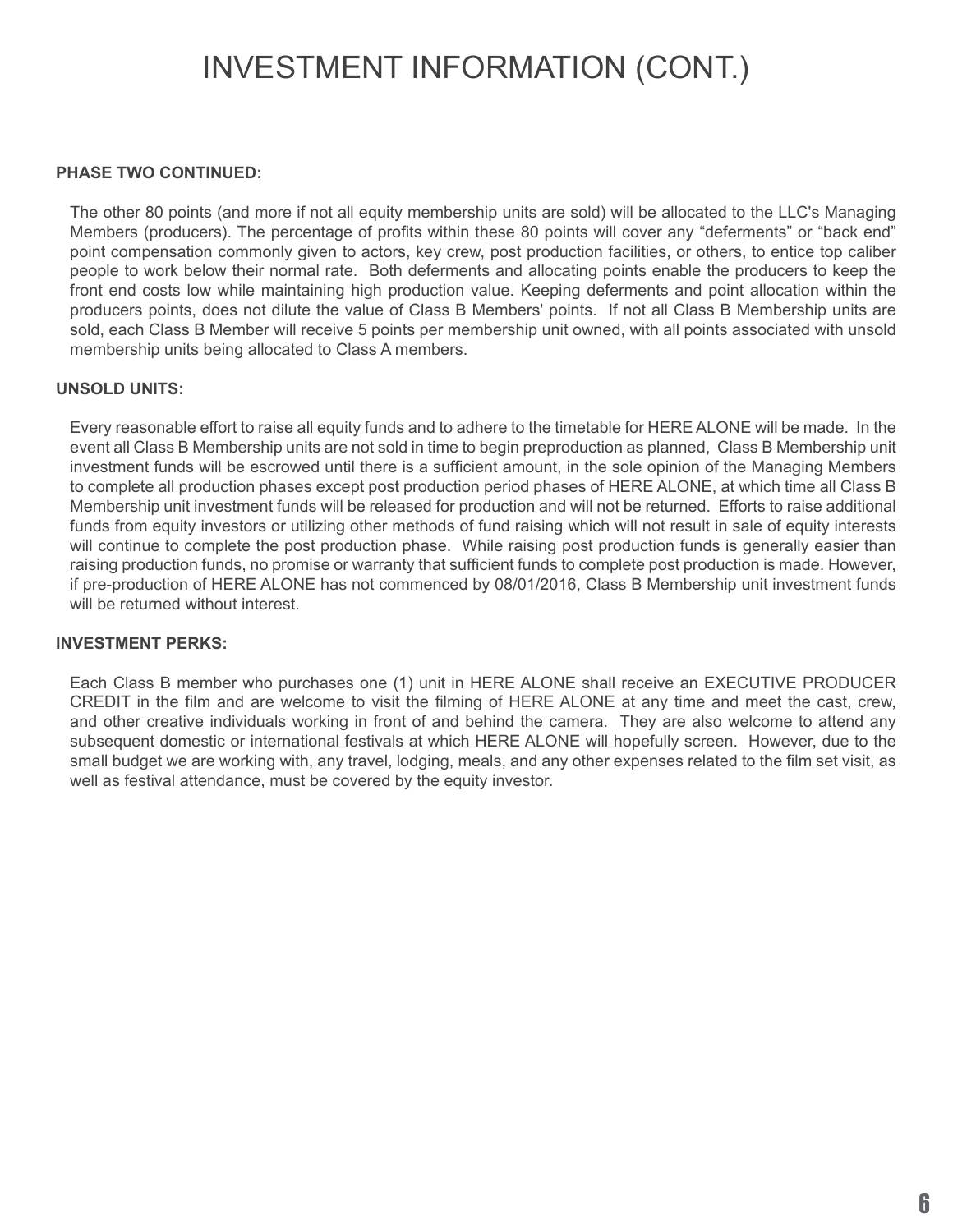## THE FILM: DIRECTOR'S STATEMENT

Imagine this. You're at a dinner party. Someone poses the following scenario. Starting tomorrow a mysterious flulike virus ravages society, infecting individuals at an alarming rate. The entire energy and communication systems go down. You're offline. Your radio, cell phone, internet – all dead, nothing works. You don't know why this is and there is no way to figure out why. There's no information coming from anywhere, other than what you can learn from the few uninfected people in your immediate vicinity. Things begin to go to hell in a hand basket quickly. Resources dwindle... food, water, and fuel. The infected begin to behave strangely, almost zombielike, acting like animals, savagely attacking anything with a pulse, eating to survive and surviving only to eat. Violence erupts amongst those who aren't infected. Chaos ensues.

The main question being posed at my all time favorite dinner table conversation is: What do you do?

Do you stay? Hunker down and cling to the hope that things will come around? Or do you leave? Try to find a safer place, if that safer place even exits? Whether you stay or go, do you help others or do you fend for yourself? Could you kill an infected individual, knowing humanity lies beneath? Even if someone is not infected, is he or she a threat? Could you kill that threat to survive?

Our film, HERE ALONE, exists in a world where there are endless solutions and permutations to these questions. Our protagonist, a young woman named ANN, is alone in the woods, food supplies dwindling and barely equipped to handle her environment and circumstances. Ann, like the infected fears, has nearly been reduced to her own animalistic existence in order to survive. While fighting for that survival, Ann continually faces a gnawing uncertainty about what to do and how to do it. Throughout Ann's bleak journey, we see her make new discoveries, meet new and unexpected threats, and learn about how she came to be alone in this dismal environment. The circumstances of Ann's existence quickly and fearfully allow all of us to wonder what it would be like to be caught up in a similar narrative of fear, confusion, and regret.

As a young boy growing up in the woods of Northern New York, I became instantly fascinated with the post-apocalyptic world while reading Nevil Shute's '*On The Beach*'. This fascination has grown and matured into a deep love of books like Tom Heller's '*The Dog Stars*' and David Michod's film THE ROVER. I find myself continually drawn not only to the physical circumstances and realities of these worlds, but also to the psychological and human consequences of these times. This is why David Ebeltoft's script for HERE ALONE terrifies and enthralls me. It's not only set in my backyard, the back roads and woods of rural New York, utilizing the visual environment and landscapes that I am intimately familiar with, but also raises the emotional stakes of what I would do if confronted with Ann's circumstances.

For many, myself included, the woods, mountains and quiet two lane roads of rural New York are a beautiful natural environment – a place where one can go to escape the hustle and flow of a regular routine. These idyllic settings are a sanctuary at times – visited by choice as a way to escape and to get away – a way to have some alone time. In HERE ALONE these woods and being alone are not choices for Ann. This naturally beautiful environment becomes a prison. There's no escaping to return to the regular hustle and flow of life.

This on screen relationship between the emotional tension of Ann's situation and the beauty of the New York landscape motivates me. It's translation from script to screen will be a process of personal creative discovery, not unlike Ann's continual physical process of discovery and exploration. Both of our quests for discovery will be balanced by the film's inherent themes and questions about what makes us human, how do we learn to live again, how do we forgive, how do we forget, and how do we survive.

HERE ALONE is an ideal film to entice both fans of well-crafted psychological dramatic thrillers and the very loyal 'fanboy' base of 'infected' films. We are already on our way to creatively achieving a type of film that combines all the sensibilities of powerful visual filmmaking traditionally associated with well-crafted independent dramas with those 'genre-film' elements in a way that very few films have been able to do. For the most part, films are either one or the other – a genre film, or an independent drama – but with HERE ALONE I look forward to combining the two, crafting a film that haunts, thrills, and entertains a worldwide audience.

> ROD BLACKHURST Director & Producer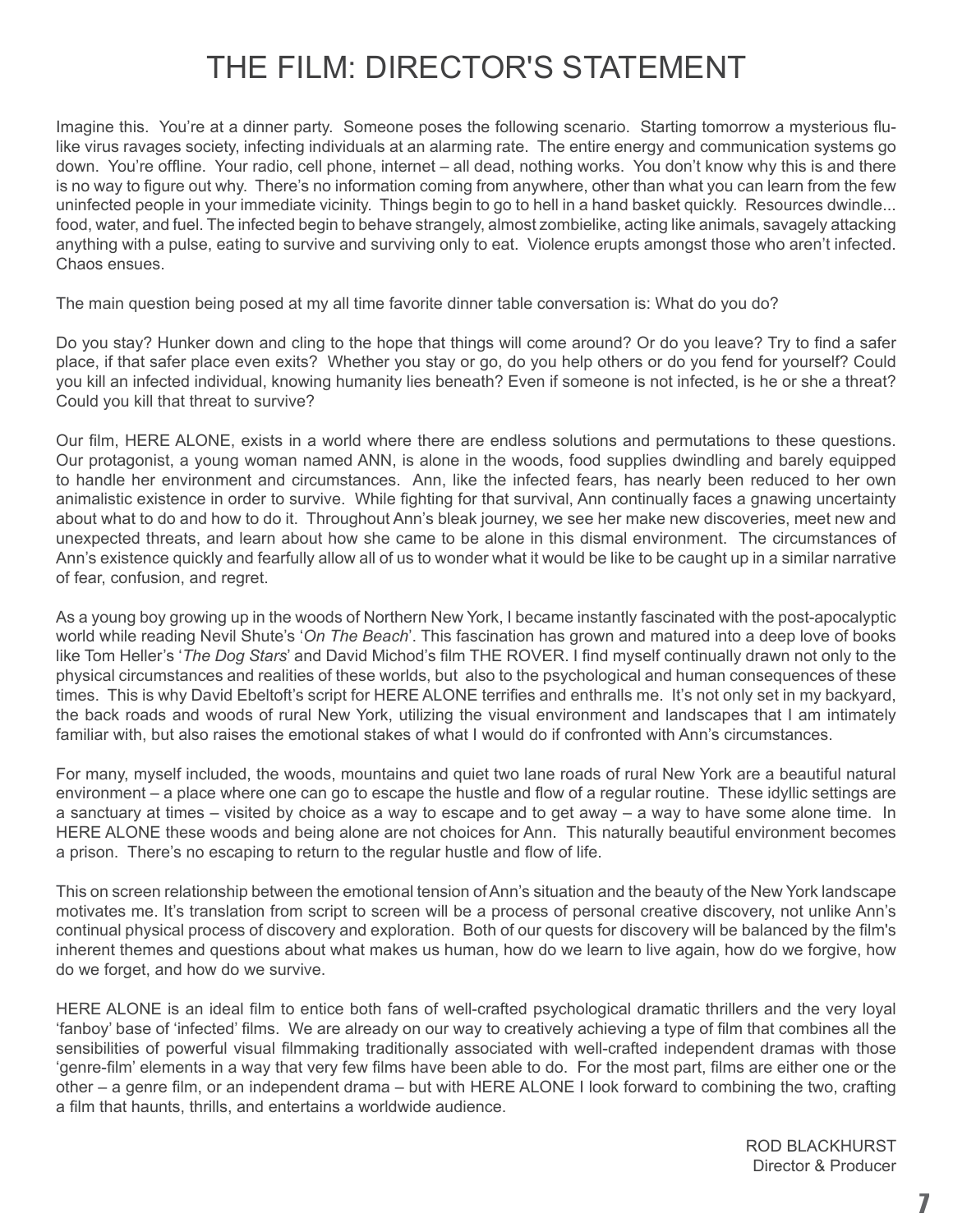# THE FILM: VISUAL REFERENCES



Motivated by natural light and rural environments the visual look of HERE ALONE will be very precise and controlled. Specific and focused camera language will elevate the visual approach and description beyond the traditional genre thriller film aesthetic. Inspired by films with economical visuals like the Coen Brother's NO COUNTRY FOR OLD MEN and Jeremy Saulnier's BLUE RUIN, HERE ALONE will effectively complement the dramatic narrative through craft, camera placement, and beautifully restrained cinematography.



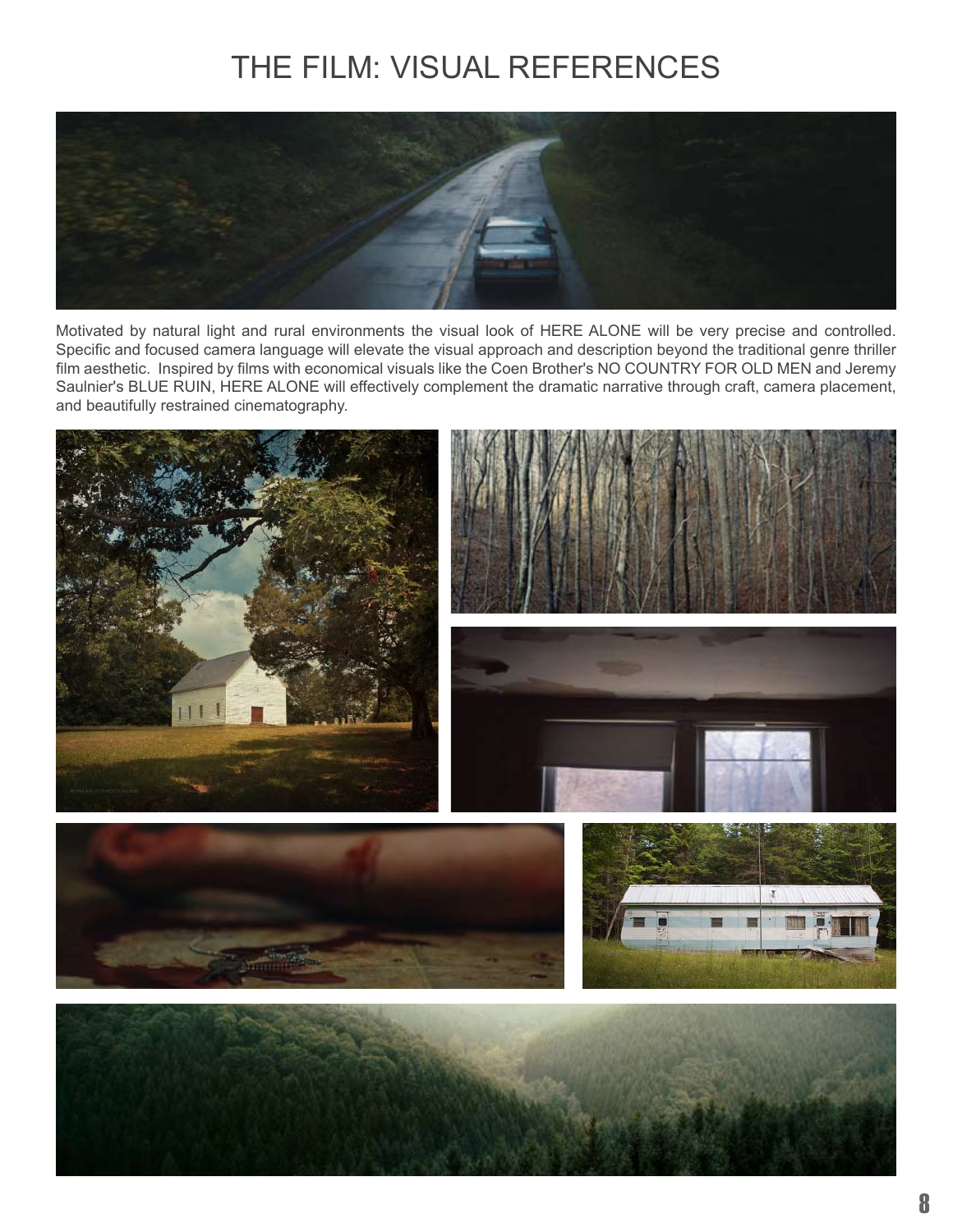## THE FILM: SYNOPSIS

HERE ALONE, a dramatic thriller/horror film, follows Ann, a young woman in her late 20's, struggling to survive alone in the woods after a mysterious epidemic decimates society. Bleak, gritty, and teeming with fear, the film tells a story of survival and emotional redemption set in a post-apocalyptic landscape.

In a dense upstate New York forest, Ann spends her days focused on survival. She laboriously tries to find food, sterilizes water, and maintains the state of her protective campsites. She completes her daily routine with the pragmatism and strength needed to survive, but underneath, her emotional health is deteriorating. Months of solitude and the tragic weight of her past decisions break her down. Haunted by memories of how she has lost those closest to her, Ann has imprisoned herself within the forest. There she leads a life of isolated hopelessness while at the same time using the wooded landscape as protection from the threat that lurks just outside of its borders… those that have become infected.

The infected, humans broken down by the mysterious virus into bloodthirsty primal beings, exist solely to quell their insatiable hunger for flesh. Their sense of smell and hearing are heightened, their aggression is uncontrollable, and their behavior is dictated solely by the urge to feed. When Ann's harvesting and hunting methods prove fruitless, she must go into a nearby town at the edge of the woods. This former community is overrun with the infected. In a gripping and terrifying sequence of events Ann fearfully sneaks into the town, breaks into a trailer home, and swipes as much food as she can find before barely escaping to the safety of her wooded campsite.

It is a chance encounter the day after the raid that both supports and threatens Ann's existence. Upon realizing that she dropped precious food items during her escape, Ann cautiously returns to the outskirts of the town. In doing so, she comes upon Olivia, a teenage girl, and her injured and unconscious stepfather, Chris. Agreeing to help, Ann brings Chris and Olivia into her life and regimen of survival. Over the days that follow Ann learns of Chris and Olivia's tragic time following the viral outbreak and how they are trying to get north, where they believe the infection has been contained. As they continue to work side by side, Chris and Ann's relationship grows. Chris tries, without luck, to get Ann to come with them. Olivia, noticing the relationship building between the two, reacts with jealousy as her reliance on and attraction to Chris becomes obvious. As Ann and Chris become closer, Olivia tries to swallow her bitterness, relying on her belief that she and Chris will eventually leave Ann behind to continue north. When one of the infected breaks into the camp threatening their lives, Chris decides it is time to go, but not before offering Ann one last chance to accompany them. Ann, despite her memories still torturing her, agrees. While Chris is elated at Ann's decision, Olivia sinks further into despair.

With each of them riding the highs and lows of their personal emotions, they all agree to make a final terrifying and perilous food raid into the town - risking their lives once more so that they can have enough supplies for their journey north. When the raid doesn't go according to plan, Ann has to make a decision, one that is certain to end in tragedy but also allow her to survive. Ann's choice, influenced by the painful memories of her past decisions, can irrevocably change their collective future. It is a choice of life and death, tainted by the question: if one keeps on living in a world surrounded by death, is it really living at all?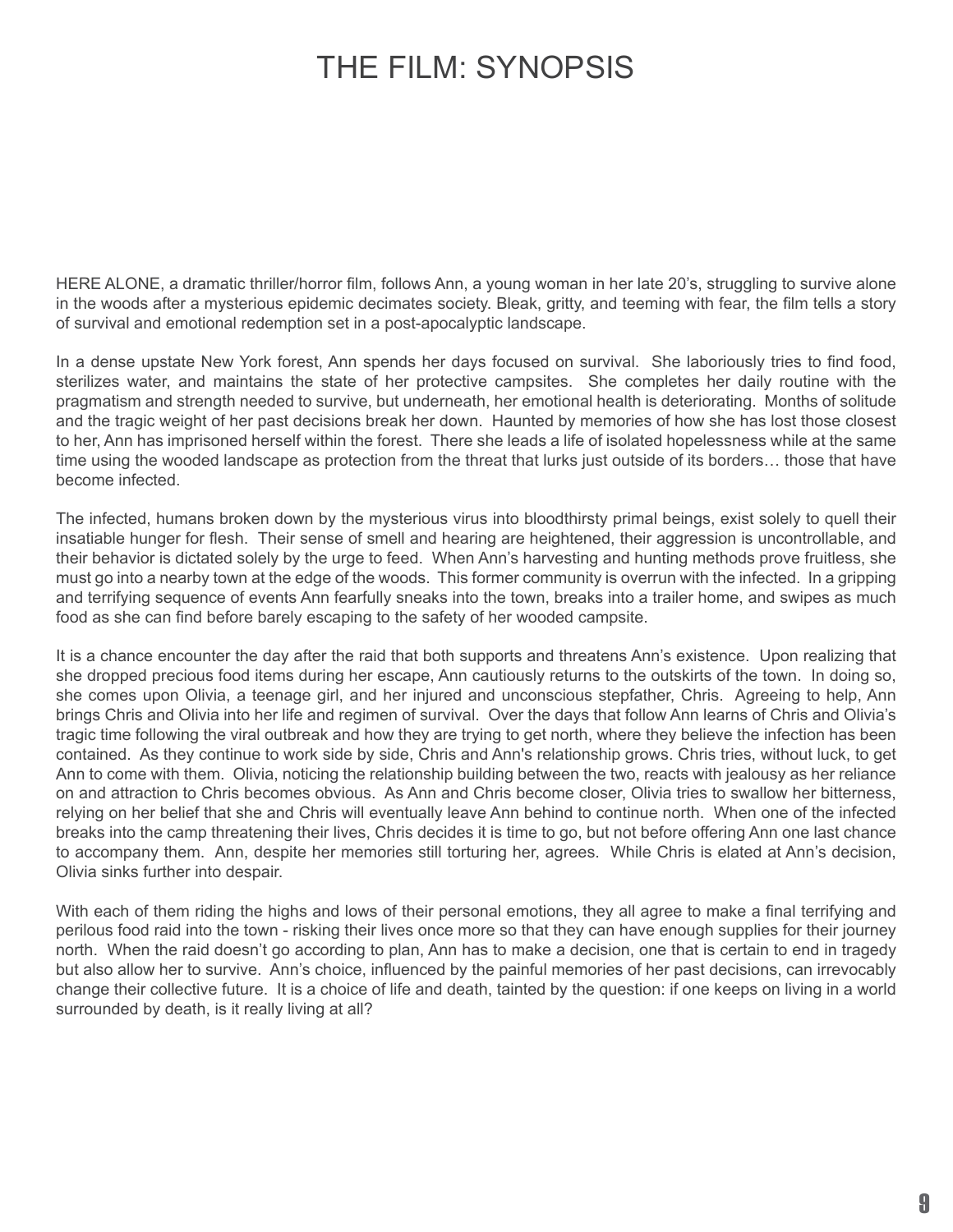## THE FILM: SCHEDULE & BUDGET

## SCHEDULE:

There are four typical steps in the production of a motion picture: development, pre-production, production, and post production. During development and pre-production we will begin casting, allocating crew, scouting for locations, and allocating equipment and props. Production commences when principal photography begins, or when we turn on the cameras and begin filming. In post-production, the film is edited, a score is mixed with dialogue, sound effects are synchronized, and any special effects are added.

HERE ALONE will follow these typical steps with one variation: we will split our principal photography into two sections, a Primary and Secondary shoot. By splitting the principal photography into two sections, we will be able to reflect the changing of seasons within the story (summer and winter). By doing so, we will add to the overall production value while still maintaining a small and cohesive budget. As a majority of the film takes place during our primary shoot, we will also be able to start our post production process directly following the primary shoot. This will allow us to submit a rough cut to festivals whose deadline is close to our secondary shoot date (such as Sundance). Our anticipated production completion time line is as follows:

**PRIMARY SHOOT** July 2015 (2.5 Weeks) **POST PRODUCTION PRIMARY** August - October 2015 (12 Weeks) **SECONDARY SHOOT** November 2015(1 Week) **POST PRODUCTION SECONDARY** November 2015 (1 Week) **IN FESTIVAL COMPETITION** January 2016 - 2017 + (52 Weeks +)

**PRE PRODUCTION June 2015** *(2 Weeks)* 

### BUDGET:

HERE ALONE was written specifically as an ultra-low budget motion picture. By incorporating the following elements, we are able to convey a powerful narrative for a fraction of the cost.

- **SMALL TALENT NEEDS:** HERE ALONE tells a gripping tale of drama and fear with only 4 main characters. The production needs to only hire, house, and feed 2 actresses and 2 actors. Keeping the number of talent to a minimum also minimizes our needs for a large crew component (detailed below).
- **LIMITED LOCATIONS:** Locations traditionally not only cost money to secure, but the cast and crew need to take time to get to those locations. The more locations, the more expensive a film and the more expensive it becomes to move between locations. HERE ALONE has a total of 5 locations, with a majority of the locations occurring within nature.
- **• LIMITED EXTRAS:** Another cost that often balloons a normal-sized budget are extras. HERE ALONE has a total of 11 extras, minimizing our costs when it comes to paying, feeding, and managing background talent.
- **BARE-BONES CREW:** With the small talent needs, limited locations, and limited extras, we are able to boil down our crew contingent to the essentials. Our main crew contingent of 15 allows us to save money otherwise spent on feeding, housing, and transportation.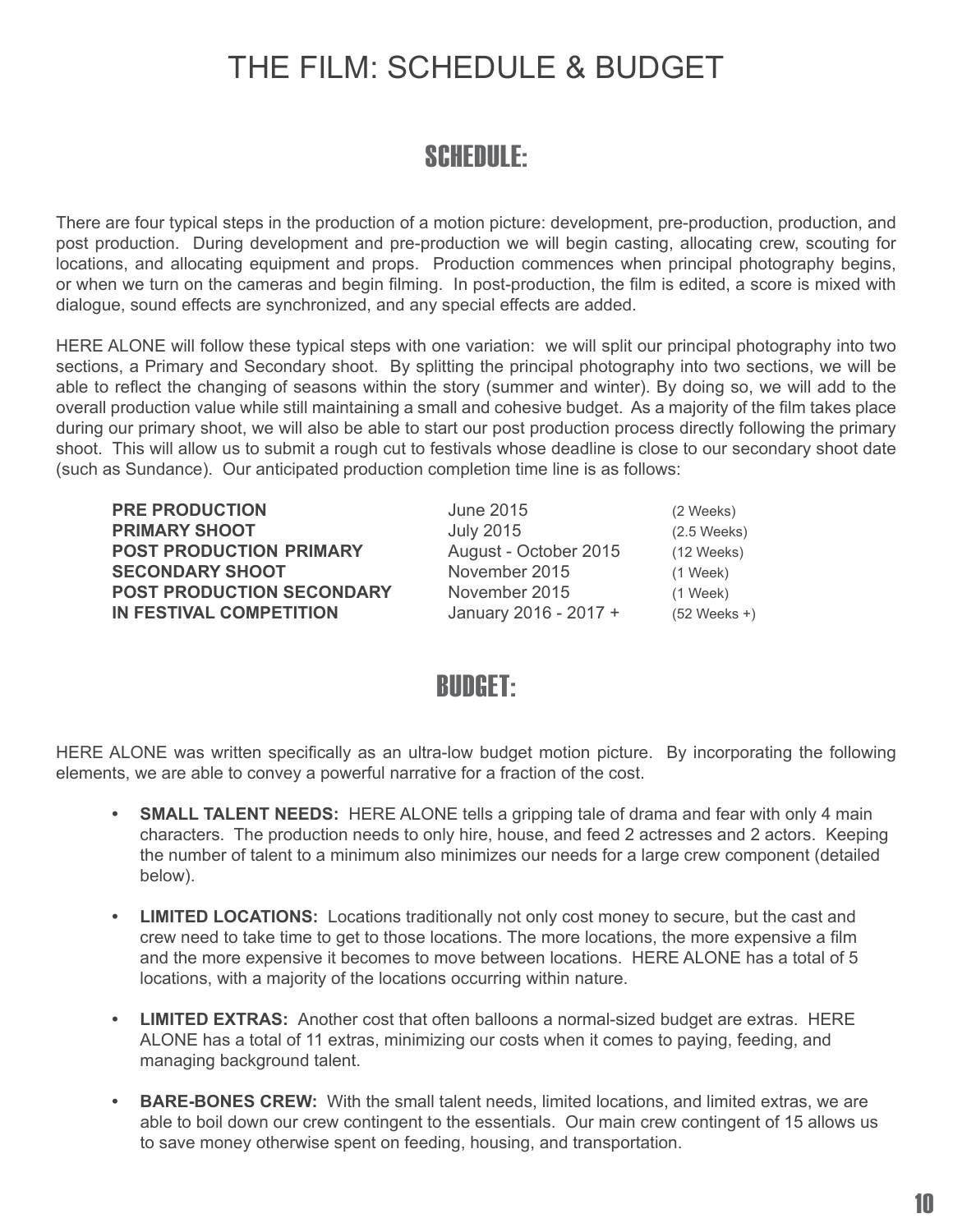# THE FILM: BUDGET TOP SHEET

UNIONS: SAG Ultra Low Budget BUDGET DATED: 2.08.2015 BUDGET PREPARED BY: DAVID EBELTOFT & ROD BLACKHURST FORMAT: DIGITAL (SINGLE CAMERA) FINALS: HD CAM SR MASTER (\*NO DELIVERABLES)

PREP: 1 WEEK (5 DAYS) SHOOT: A UNIT - 16 DAYS B UNIT- 3 DAYS (6 DAY WEEKS) WRAP: 1 WEEK (5 DAYS) POST: 12 WEEKS LOCATIONS: CORNING, NY & AREA

| <b>ACCT NO</b>                      | <b>DESCRIPTION</b>                                              | <b>TOTAL</b> |  |  |
|-------------------------------------|-----------------------------------------------------------------|--------------|--|--|
| 803-00                              | Writer / Producer Unit + Script, Rights, & Clearances           |              |  |  |
| 807-00                              | Director / Producer Unit                                        |              |  |  |
| 808-00                              | Development                                                     |              |  |  |
| 809-00                              | Cast                                                            |              |  |  |
| 999-00                              | ABOVE THE LINE FRINGES                                          |              |  |  |
| <b>TOTAL ABOVE THE LINE</b>         |                                                                 |              |  |  |
| 811-00                              | Production Staff & Office                                       |              |  |  |
| 813-00                              | Camera Department                                               |              |  |  |
| 814-00                              | Production Design / Set Design / Props / Construction / Effects |              |  |  |
| 817-00                              | Set Operations                                                  |              |  |  |
| 819-00                              | Electric                                                        |              |  |  |
| 829-00                              | <b>Extras</b>                                                   |              |  |  |
| 831-00                              | Wardrobe                                                        |              |  |  |
| 833-00                              | Makeup & Hair                                                   |              |  |  |
| 835-00                              | <b>Production Sound</b>                                         |              |  |  |
| 837-00                              | Locations, Travel, & Living                                     |              |  |  |
| 855-00                              | Insurance, Legal, & General Expenses                            |              |  |  |
| 999-00                              | PRODUCTION PERIOD FRINGES                                       |              |  |  |
|                                     | <b>TOTAL PRODUCTION PERIOD</b>                                  |              |  |  |
| 851-00                              | Edit                                                            |              |  |  |
| 853-00                              | Music                                                           |              |  |  |
| 855-00                              | <b>Post Production Sound</b>                                    |              |  |  |
| 862-00                              | Publicity, Marketing, Festivals                                 |              |  |  |
| <b>TOTAL POST PRODUCTION PERIOD</b> |                                                                 |              |  |  |
|                                     |                                                                 |              |  |  |
|                                     | <b>TOTAL ABOVE-THE-LINE</b>                                     |              |  |  |
|                                     | TOTAL BELOW-THE-LINE (PRODUCTION)                               |              |  |  |
|                                     | <b>PRODUCTION</b>                                               |              |  |  |
|                                     | <b>POST PRODUCTION</b>                                          |              |  |  |
|                                     | <b>SUB TOTAL</b>                                                |              |  |  |
|                                     | <b>3% CONTINGENCY</b>                                           |              |  |  |
|                                     | <b>GRAND TOTAL</b>                                              |              |  |  |
|                                     |                                                                 |              |  |  |
|                                     | DEFERRED FEES                                                   |              |  |  |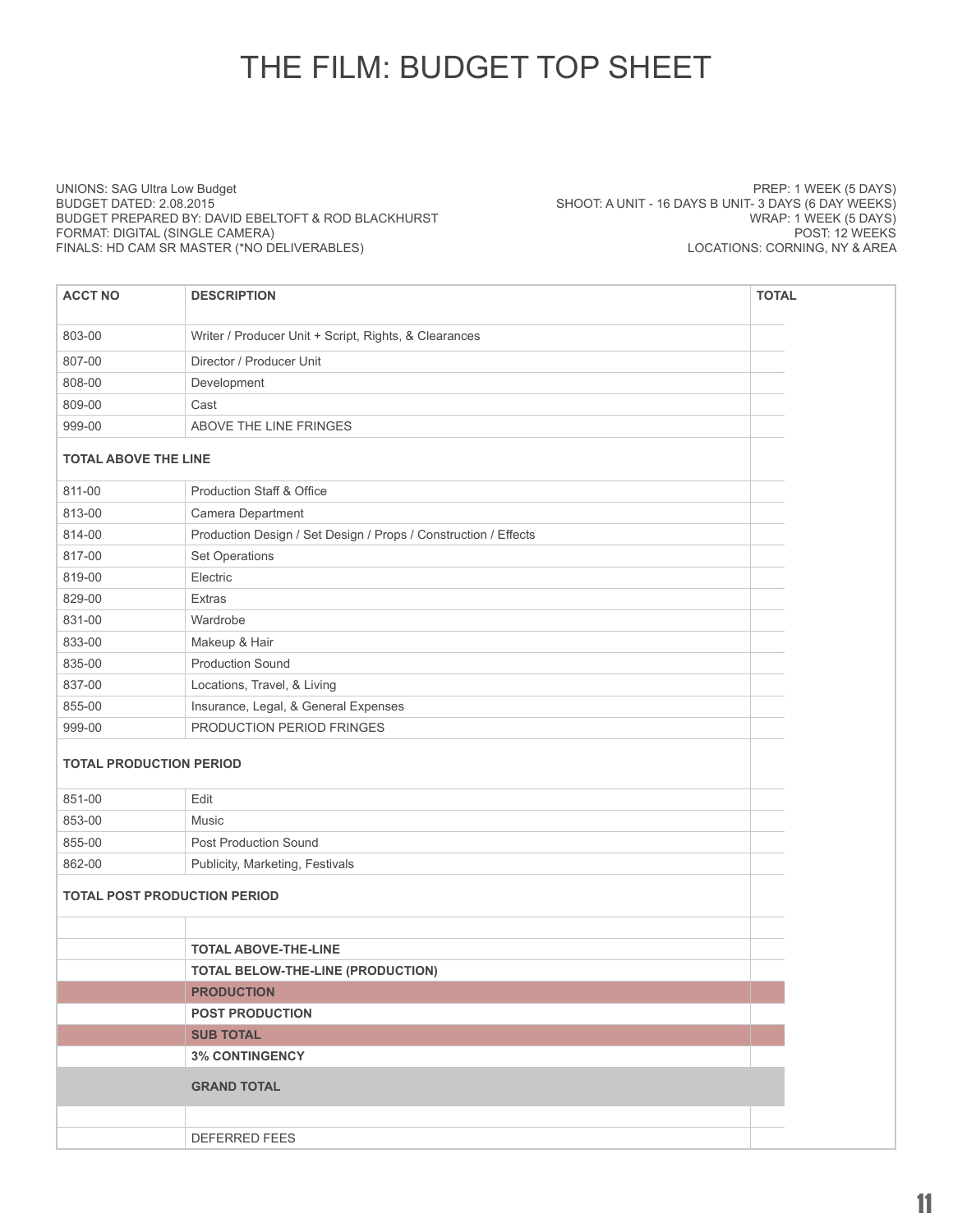## THE FILM: DISTRIBUTION & MARKETING

### ROUTE TO DISTRIBUTION:

HERE ALONE will primarily follow a contemporary 'film festival' path to obtain distribution but will also explore a variety of other modes of distribution (such as self-digital distribution through an aggregator) in order to maximize the film's potential. Initially we will apply to a variety of festivals, both domestic and international, with the goal of getting screened and picked up by a major distributor (for a global deal) or a variety of split-rights deals, where a multitude of distributors cherry pick territories for distribution. Instead of targeting only 'A' list festivals, we're going to curate our submission strategy, allowing us to access both our target audience (genre and horror film fans) and buzz-worthy festivals from smaller tiers to 'A' list events (such as Sundance). We will:

- Submit to a total of 30 domestic and international film festivals that focus on:
- Creating a strong Distributor, Press, & Media, and Audience Presence
- Being industry rated for Distribution and Networking Opportunities as well as having a secured reputation within the domestic, international, and genre film worlds
- Providing strong launching platforms for films with similar themes to HERE ALONE

The submissions will be spread out among four different festival groups, exposing HERE ALONE to global distributors, our target audience on an international level, and a strong domestic and international press and media group. Those groups include:

- Domestic and international 'Niche/Genre' film festivals such as *Fantasia International Film Festival* in Montreal and *Stiges-Catalonia International Film Festival* in Spain.
- Domestic festivals such as the *Austin Film Festival* and the *Chicago International Film Festival*.
- 'Major' domestic and international festivals such as *Sundance* and the *Toronto International Film Festival*.
- 'Smaller' domestic festivals such as the *Hamptons International Film Festival* or the *Waterfront Film Festival*.

### MARKETING:

While festival inclusion will assist in spring-boarding our film into the market, we envision a social media campaign that starts in development and extends well past the post-production of HERE ALONE. Our campaign will:

- Start with our current, combined social media presence, which currently has *11,600+* followers on popular platforms such as Facebook, Twitter, and Instagram. We hope to build upon that base and focus on finding new fans for HERE ALONE by:
- Tapping into built-in, loyal, and powerful online communities that fit the themes and genre of HERE ALONE such as: Independent Film Blogs & Sites, Horror-themed and Genre Film Blogs & Sites, and popular Instagram & Pinterest Feeds.
- Focus a large part of our campaign around highly engaging and shareable visual content, not text. Twitter, Facebook and specific visual sites like Instagram, Pinterest, and Vine will help lead us to incredibly devoted fan bases that develop organically around visual content instead of blocks of text.
- Use crowd-funding platforms (Kickstarter, Indiegogo, etc.) to create important and powerful communities for HERE ALONE. While the monetary benefits of a successful campaign are evident, when fans participate in a crowd funding campaign, even if he or she's contributing as little as \$1.00, that person is now invested in the project, further increasing the chances of building viewership through that person's word-of-mouth and social media presence.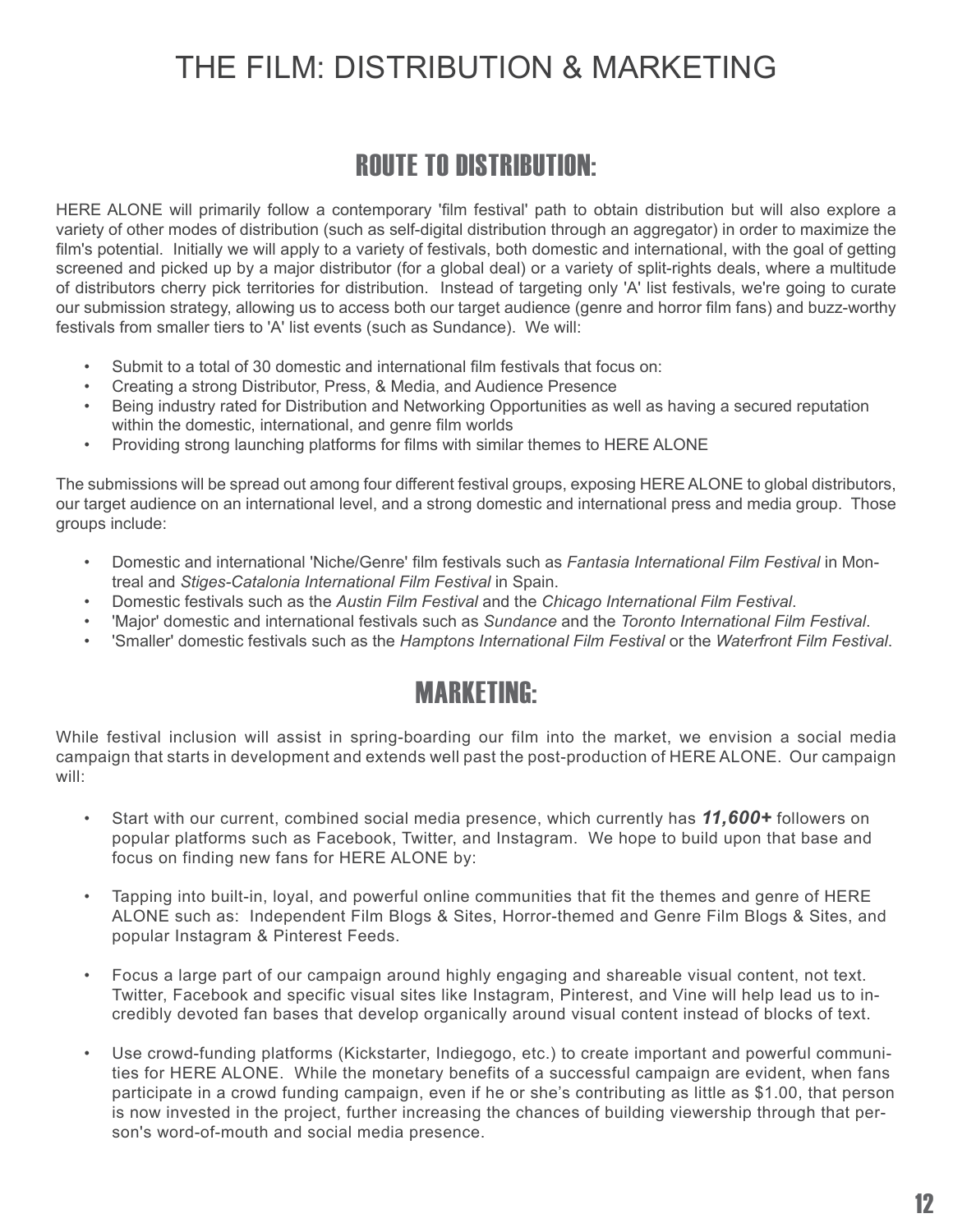# THE CREATIVE TEAM: BIOS

### ROD BLACKHURST

Director & Producer

Rod Blackhurst is currently directing the feature length documentary AMANDA KNOX with Amanda's exclusive participation. AMANDA KNOX is produced by Mette Heide (TAXI TO THE DARK SIDE, QUEEN OF VERSAILLES) and is scheduled to be completed in late 2015.

He is also developing the dramatic narrative feature NORTH, co-written with David Ebeltoft and Sundance Lab and Festival Alum Elgin James. NORTH was a 2013 finalist for a prestigious San Francisco Film Society grant.

Rod's narrative and documentary short films LIFE (2014), ALONE TIME (2013) and EARLY INNINGS (2012) have all been recognized with prestigious VIMEO STAFF PICK status. David Ebeltoft and Rod produced ALONE TIME, LIFE and the new horror/thriller short film NIGHT SWIM.

Rod's short film WOULD YOU (2012), starring Dave Franco and Christopher Mintz-Plasse premiered at SXSW in 2012 and subsequently screened at the Palm Springs Intl Film Festival. His other short films have been featured on Rolling Stone, Vice Magazine, The Tonight Show, IFC, Gawker, Huffington Post, E!Online, and Funny or Die. Sony Entertainment released Rod's feature documentary FAIR FIGHT, about Grammy Nominated recording artists The Fray, in 2009. Rod photographed the 2007 music documentary GOLDEN DAYS which was an official selection at Sheffield, Waterfront, Vail, Sonoma, San Francisco Doc, and Big Sky Documentary film festivals.

Rod grew up without a television in rural upstate New York and has spent the night in every state except South Dakota. He has a 2002 bachelor's degree in French Literature from Colgate University and currently resides in Brooklyn with his family.

### DAVID EBELTOFT

#### Writer & Producer

David Ebeltoft, a screenwriter and producer, from western North Dakota honed his passion for filmmaking while being the lead project manager for a NYC based art consultancy. For over six years, David oversaw large-scale installations for clients such as Bank of America and Jumeriah Essex House with budgets that ranged from \$10,000 to \$1.5million. Coupling his project management experience with his love of film and writing, David formed Frank & Paul Films, a boutique film company that produces and finances artistic content and advocates the inspired talent behind film in its many forms and sizes.

As a screenwriter, David penned the feature length script, NORTH, with acclaimed writer/director Elgin James and frequent creative collaborator, Rod Blackhurst. Also with Blackhurst, David penned the short documentary, THE ONLY BAND IN TOWN ('10), co-wrote and co-produced the dramatic short, ALONE TIME ('13), produced the absurdist short LIFE ('14) and executive produced the horror short NIGHT SWIM ('14).

David's feature length script, YOU WERE ONCE CALLED QUEEN CITY won the coveted Grand Prize at the Philadelphia Screenplay Festival and was awarded a Feature Development Award in the highly competitive Bluecat Screenwriting Lab Competition. He has delivered several lectures on his writing and artistic processes, including a celebrated public lecture for the Heart River Writer's Circle and also wrote and directed two short plays at the Carolina Actors Studio Theater in Charlotte, NC.

David holds a BFA in Photography and Museum Studies from the Santa Fe University of Art & Design and currently lives in Corning, NY with his beautiful and supportive wife, Payal, their cute and smiley son Kavi, and their frisky pooch, Maizey.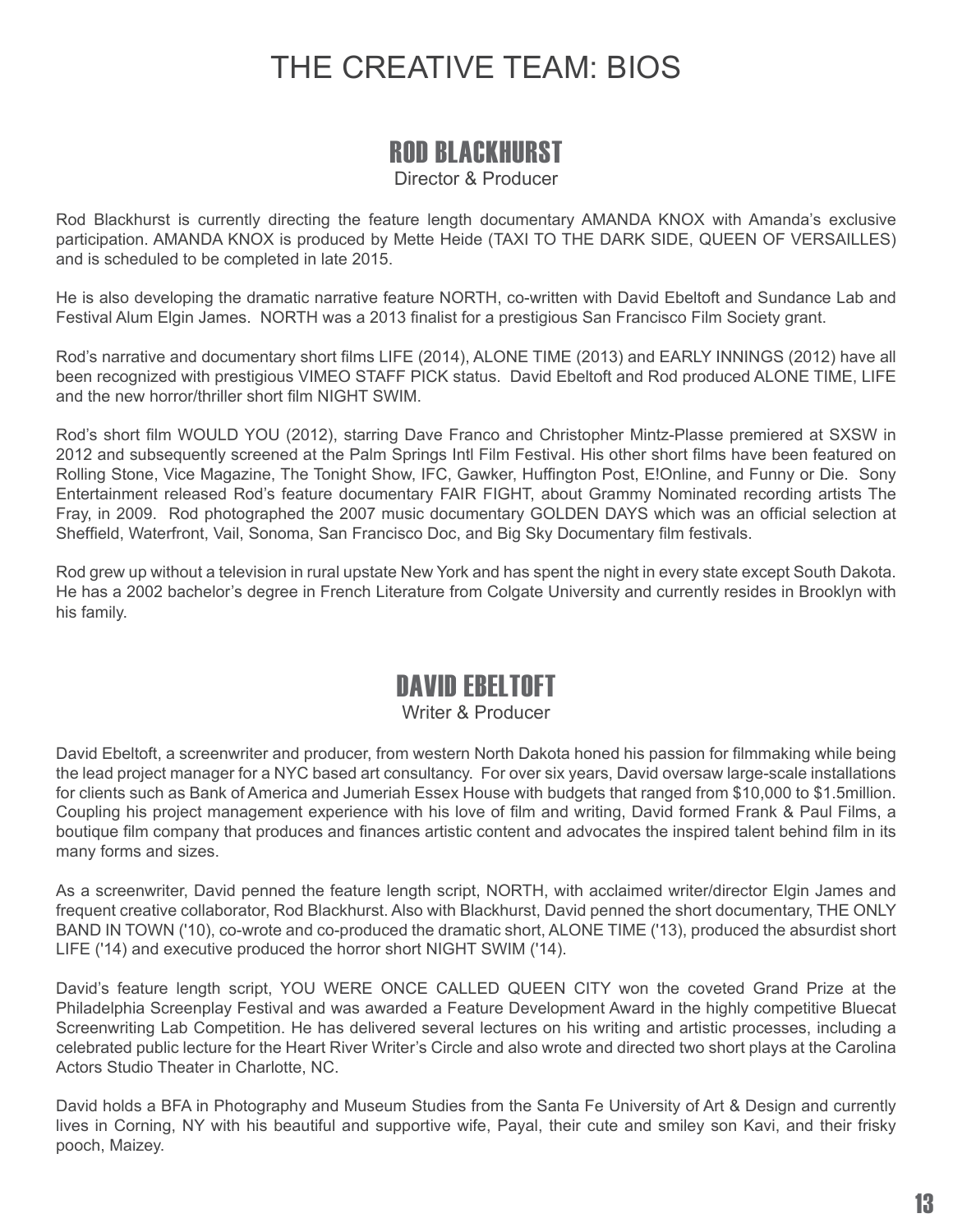# THE CREATIVE TEAM: PAST FILMS

Over the past 5 years, Blackhurst and Ebeltoft have built a creative collaboration that has produced an amazing slate of award-winning works. They share a love for cinematic storytelling and approach each project selflessly, relying on each other's strengths to help shape and hone the final product into a unique and engaging piece. To *VIEW* any of the following short films, please *CLICK ON THE IMAGE*.



**NIGHT SWIM** ('14) + Horror/Thriller Short + Blackhurst: Director/Producer + Ebeltoft: Executive Producer



**LIFE** ('14) + Comedy Short + Blackhurst: Director/Producer + Ebeltoft: Producer



**ALONE TIME** ('13) + Drama/Thriller Short + Blackhurst: Director/Producer/Writer + Ebeltoft: Writer/Co-Producer



**THE WHISTLER** ('13) + Horror/Thriller Short + Blackhurst: Producer



**WOULD YOU** ('12) + Comedy Short + Blackhurst: Director/Producer



**THE ONLY BAND IN TOWN** ('10) + Documentary Short + Blackhurst: Director/Producer + Ebeltoft: Writer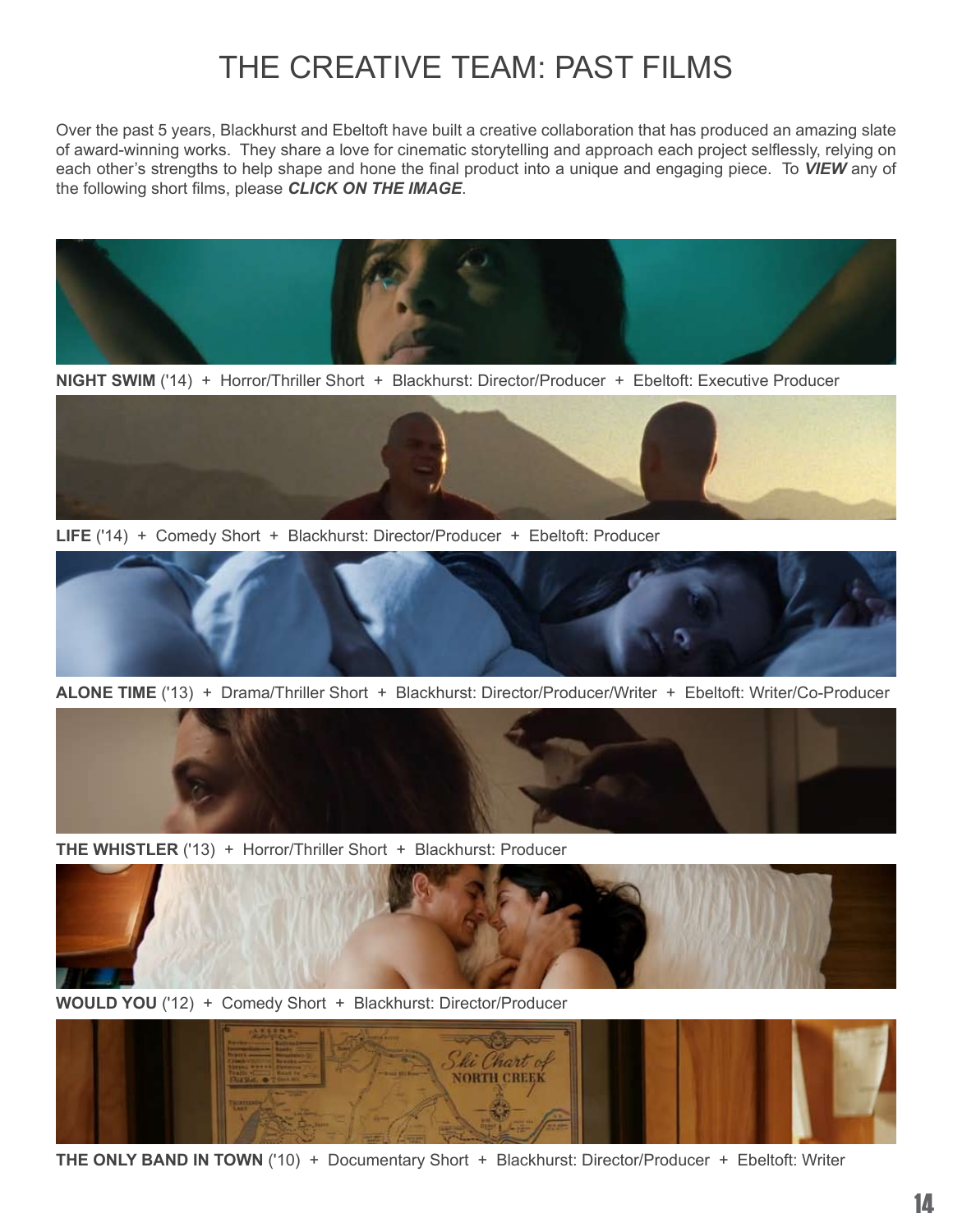# THE CREATIVE TEAM: FILM FESTIVAL SUCCESS

A large part of HERE ALONE'S success will be determined by its acceptance into key genre and top rated film festivals. The past short films that Blackhurst & Ebeltoft have worked on have found success at the following domestic and international film festivals, proof that the works they have created have the artistic merit needed to be accepted into festivals, further increasing the chance for distribution.



Alone Time: 2013 Phoenix Film Festival, 2013 Charleston International Film Festival, 2013 Hamilton International Film Festival, 2014 Young Cuts Film Festival, 2014 London Vivid Digital Art Programme, 2015 Canton International Film Festival

Would You: 2012 Atlantic Film Festival, 2012 CFC Worldwide Short Film Festival, 2012 Montreal World Film Festival, 2012 St. Louis International Film Festival, 2012 Palm Springs International Film Festival, 2012 Palm Spring 2012 SXSW Film and Music Festival

The Only Band in Town: 2010 Melbourne International Film Festival, 2010 Sidewalk Moving Picture Festival, 2010 Woods Hole Film Festival The Predator (not shown in past projects section): 2009 Starz Denver Film Festival

Top 50 Film Festival Ranking: http://www.indiewire.com/festivals#dir & https://www.facebook.com/AAFilmFest/posts/122606594424773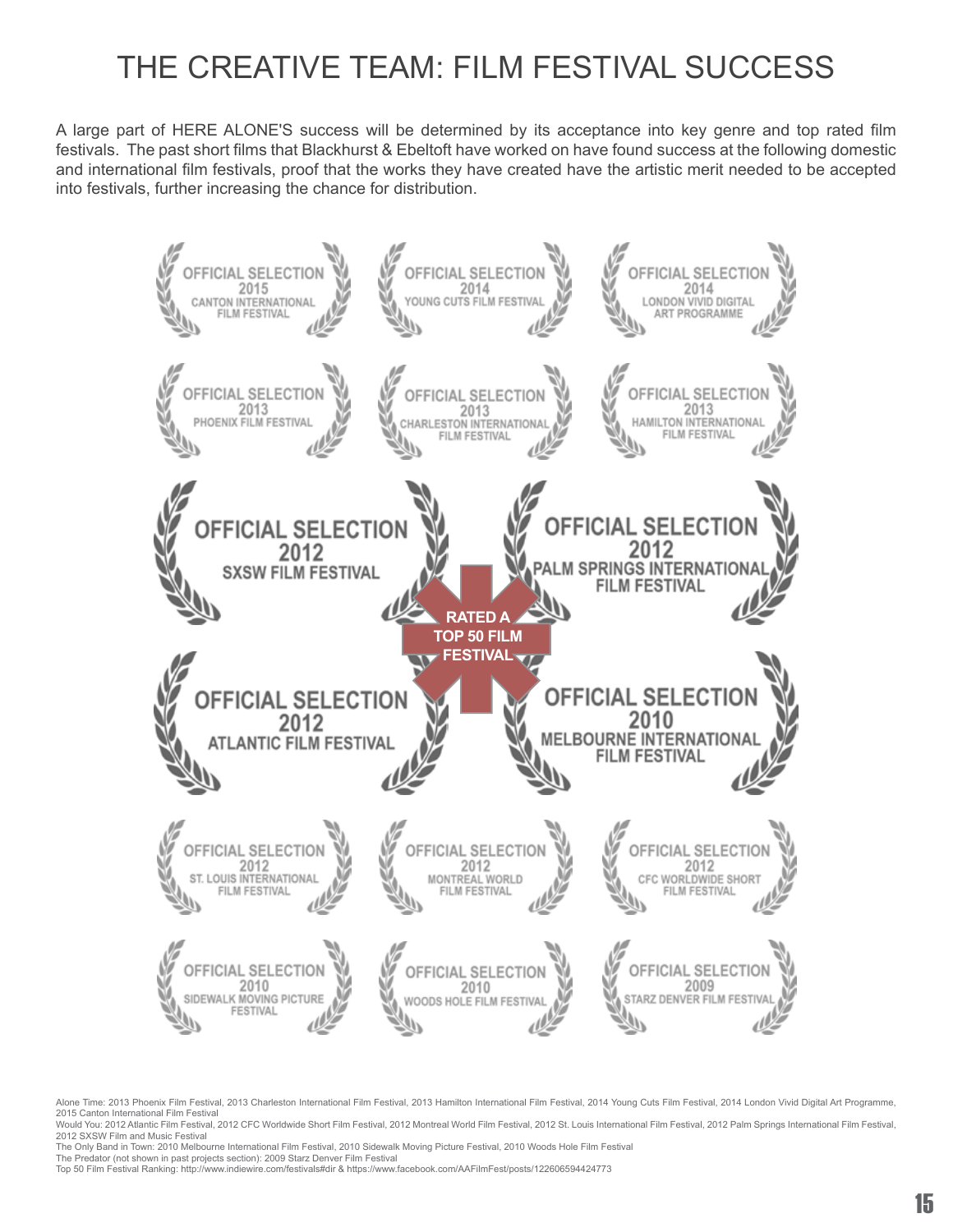# THE CREATIVE TEAM: FILM VIEWERSHIP & STATS

Following the accomplishments of Blackhurst's and Ebeltoft's past projects on the festival circuit, the short films have earned equal success online via both domestic and international viewership as well as industry accolades. These numbers reflect the quality of Blackhurst's and Ebeltoft's past work and their domestic, international, and industry appeal.



**THE ABOVE GRAPH** shows how our short film **ALONE TIME, with themes similar to HERE ALONE,** has garnered over **850,000 views** online and has seen **over 50%** of those numbers from a **FOREIGN VIEWERSHIP**, including:



#### **#** OF PAST PROJECTS THAT HAVE RECEIVED THE **PRESTIGIOUS VIMEO STAFF PICK**:



**ALONE TIME** was projected onto a **building** in the heart of **London** in 2014. **The screen size:**



Total views via the You Tube or Vimeo sites of Night Swim, Life, Alone Time, The Whistler, Would You, and The Only Band in town as of 02/10/15.<br>Vimeo stats of Alone Time (http://vimeo.com/60282469 ) provided via Vimeo memb

Vimeo staff picks: Alone Time (http://vimeo.com/60282469) and Life (http://vimeo.com/76579435). Percentage = films selected as a Vimeo Staff Pick as of 11/06/14 (http://vimeo.com/channels/staffpicks) divided by the aggregate total of each Vimeo category (http://vimeo.com/categories) as of 11/06/14.

Alone Time London, UK screening: http://www.theguardian.com/film/filmblog/2014/feb/08/film-making-short-film-competition-vivid-digital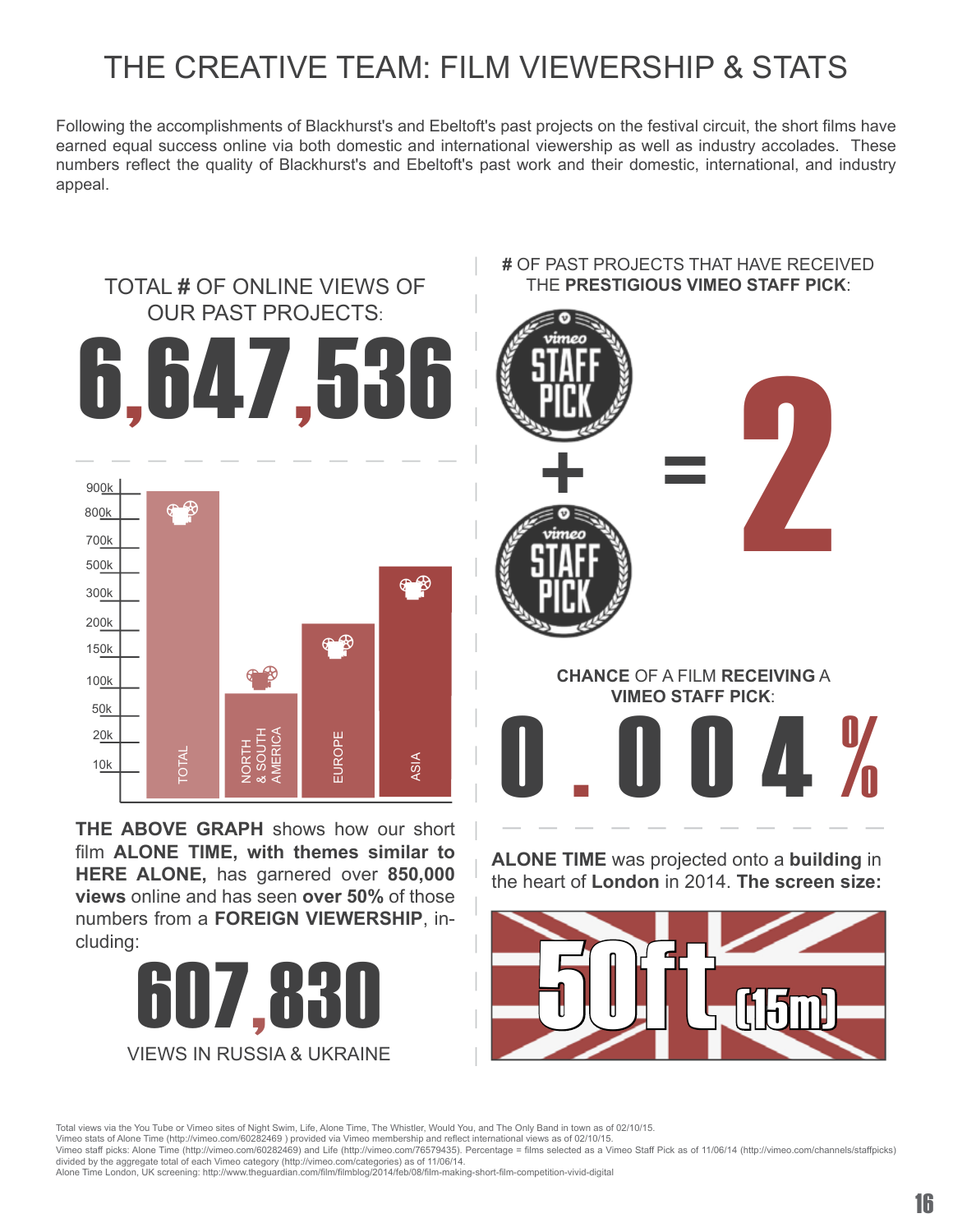# THE INDUSTRY: OVERVIEW

In 2014, independent film accounted for roughly 36% of the entire domestic box office, bringing in \$2.4 billion. (1) Box office numbers aside, the future for independent film continues to look impressive as its commercial viability has increased steadily over the last decade. Revolutionary changes in the manner in which motion pictures are produced and distributed are on one hand aiding in independent films growth and on the other hand allowing content to reach global audiences once considered unreachable. Similarly, a number of new production companies and smaller distributors emerging into the marketplace allow independent film to continue its growth and expand its market base. These changes, and the expanse of the marketplace, has created a new landscape of opportunity for the independent film industry.

### A NEW LANDSCAPE: THE INTERNATIONAL MARKETS & VOD

The domestic box office, while still a strong indicator of the industry's growth and potential, is not the limit of a film's release as it once was. Also, the once strong home video sale numbers have declined. However, emerging international markets, streaming, and VOD (video on demand) services, both domestic and global, are reshaping the industry. International filmed entertainment revenue is expected to surpass \$100 billion in 2017. (2) Similarly, recent changes to the global digital VOD space, such as attractive consumer pricing structures and offerings that include smaller foreign films, genre films, and special interest fare, have contributed to robust growth. <sup>(3)</sup> The ever expanding global streaming and VOD market are further fueled by the burgeoning consumer appetite for entertainment viewable anywhere, anytime, and through any device they choose. These changes are helping shape the future of the film industry, where experts predict that:

- Global electronic home video revenue will exceed physical home video (the sale and rental of DVDs and Blu-ray discs) revenue in 2018. Globally, the total combined earnings from streaming services and broadcasters' VOD services will grow at a compound annual growth rate of 19.9% to overtake physical home video revenue. (2)
- Streaming services (Netflix, Hulu, Amazon Instant, etc.) will deliver the fastest rates of growth, increasing at a compound annual growth rate of 28.1%, rising from \$6.6 billion globally in 2013 to S\$22.7 billion by 2018. (2)

### HERE ALONE IN THE NEW LANDSCAPE:

It is within this reshaped landscape that the producers believe HERE ALONE will find a home, being in a position to benefit domestically, internationally, and in the ever expanding VOD and streaming market. We believe that by combining a dramatic narrative with an expertly crafted film, marketed to a 'built-in audience' of the target markets explained in the next section, HERE ALONE will be able to combat the over-saturation problem often found within this new landscape.

- "The films that do well on VOD are ones with some sort of built-in audience; some sort of niche of people who will be digesting them wherever they are," Linzee Troubh, a member of the sales team at the film financing and distribution company Cinetic Media. (4)
- In the world of VOD, cream still rises to the top, so it helps to have a great movie and a great cast. It's also important to find a particular genre such as horror, which seems to do well, and appeals to an audience that is more digitally savvy. (5)

<sup>1:</sup> http://masteringfilm.com/indie-films-end-first-quarter-on-a-high-note/

<sup>1:</sup> http://masteringfilm.com/indie-film-is-alive-and-well/623 2: http://www.indiecrowdfunder.com/MarketOverview/

<sup>3:</sup> http://www.thefilmcollaborative.org/blog/2014/05/sneak-peek-4-carpe-diem-for-indie-filmmakers-in-the-digitalvod-sector/

<sup>4:</sup> http://tribecafilm.com/stories/diy-horror-the-conjuring-paranormal-model-jason-blum 5: http://www.thewrap.com/movies/article/has-vod-become-over-saturated-114201/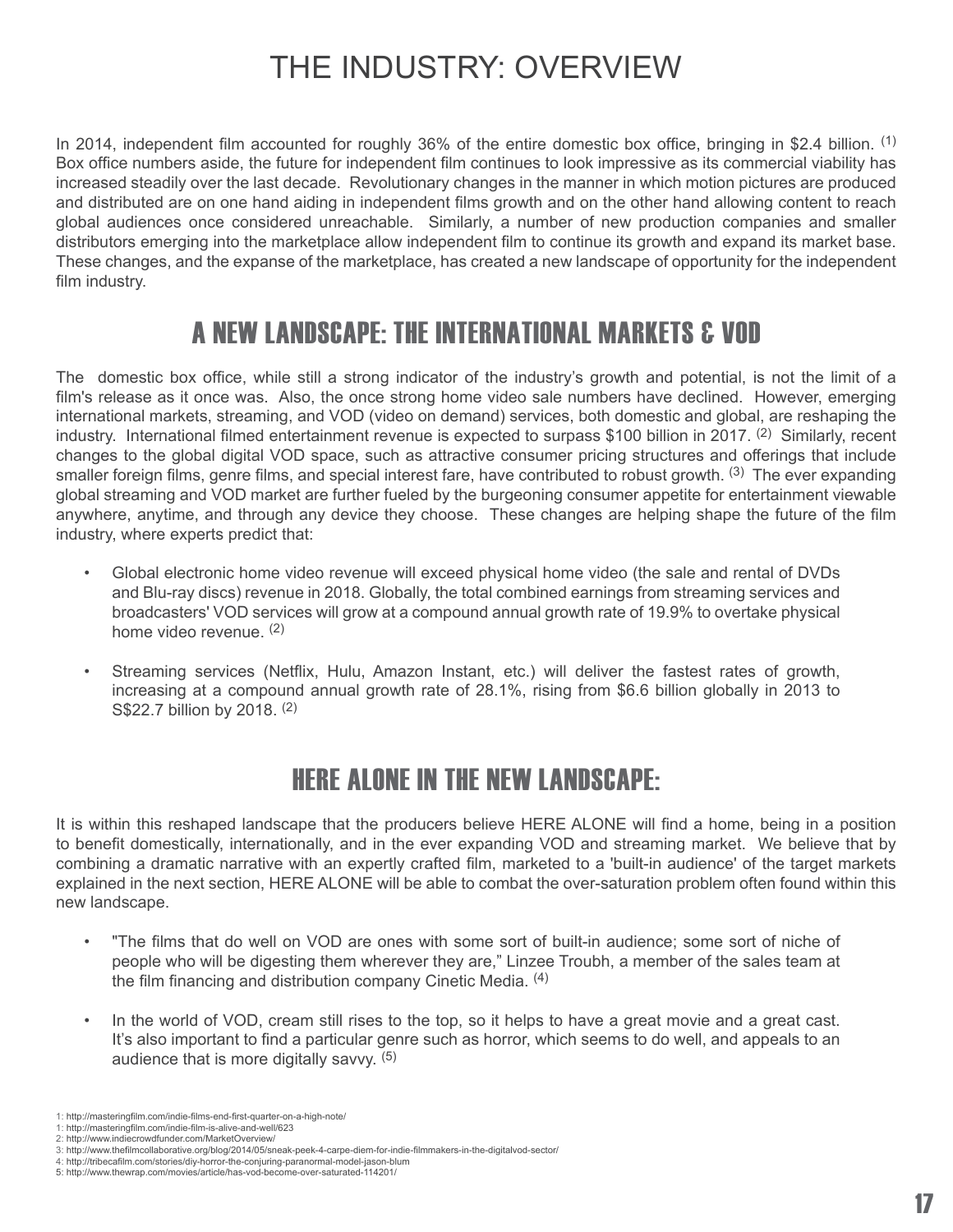# THE INDUSTRY: OUR TARGET MARKETS

HERE ALONE's dramatic narrative, heart stopping thriller elements, and high production value at a low cost, will put it in a position to reach a large indie-film market, responding to well-crafted low budget films. HERE ALONE will also:

### BENEFIT FROM THE HORROR FILM AUDIENCE:

HERE ALONE's gritty and blood-infused take on 'infected' individuals, ravaged by a mysterious, rage-inducing illness, places HERE ALONE square in the marketplace of one of the most loyal audiences in film:

#### The *HORROR FILM FAN*.

These fans not only place the 'uniqueness' of a horror/thriller film above traditional film assets (large production budgets, star names), they contribute to a rich social media conversation about horror films, leading to a robust theatrical afterlife and continued marketing presence. By being placed within the horror film genre, we aim to benefit from:

- **THE GENRE'S HISTORICALLY POSITIVE EARNINGS:** With a low production cost, a return on investment has never been higher for films in the horror genre. The average successful horror film in the past decade earned six times its production budget domestically and double that internationally. (1)
- **THE GENRE'S DISTRIBUTION SUCCESS AFTER FESTIVAL ACCEPTANCE: In 2013 all** but one of the Midnight Madness films, the horror section of the Toronto Film International Film Festival, had a US distributor attached and all films from 2012 found distribution deals, making it the only section from the festival to secure domestic distribution for all of its slate.(2)

### APPEAL TO THE WALKING DEAD DEMOGRAPHIC:

Much like the Horror Film Audience, the audience for the extremely popular AMC TV-show THE WALKING DEAD reacts to gory, blood-soaked, post-apocalyptic drama. HERE ALONE aims to benefit from similar tie-ins (strong female characters, infected, undead-like individuals, fighting for survival in an environment almost bereft of hope) by targeting the following demographics:

- **MEN 18-54:** In terms of viewership and ratings, The Walking Dead consistently wins the allimportant male demographics: men 18-34, men 18-49, and men 25-54, even outperforming the Olympics TWICE in these categories.(3)
- **WOMEN 18-49:** In terms of viewership and ratings, The Walking Dead wins the ever-growing and increasingly marketable demographic of women 18-49.(4)

<sup>1:</sup> http://tribecafilm.com/stories/diy-horror-the-conjuring-paranormal-model-jason-blum

<sup>1:</sup> http://nofilmschool.com/2013/08/genre-highest-return-investment-in-past-year

<sup>2:</sup> http://www.thefilmcollaborative.org/blog/tag/horror-films/ 3: http://www.adweek.com/sa-article/amc-139586

<sup>3:</sup> http://entertainment.time.com/2014/02/25/walking-dead-ratings-success/

<sup>4:</sup>http://www.adweek.com/news/television/gory-raunchy-and-bro-filled-tv-series-are-hit-women-147503